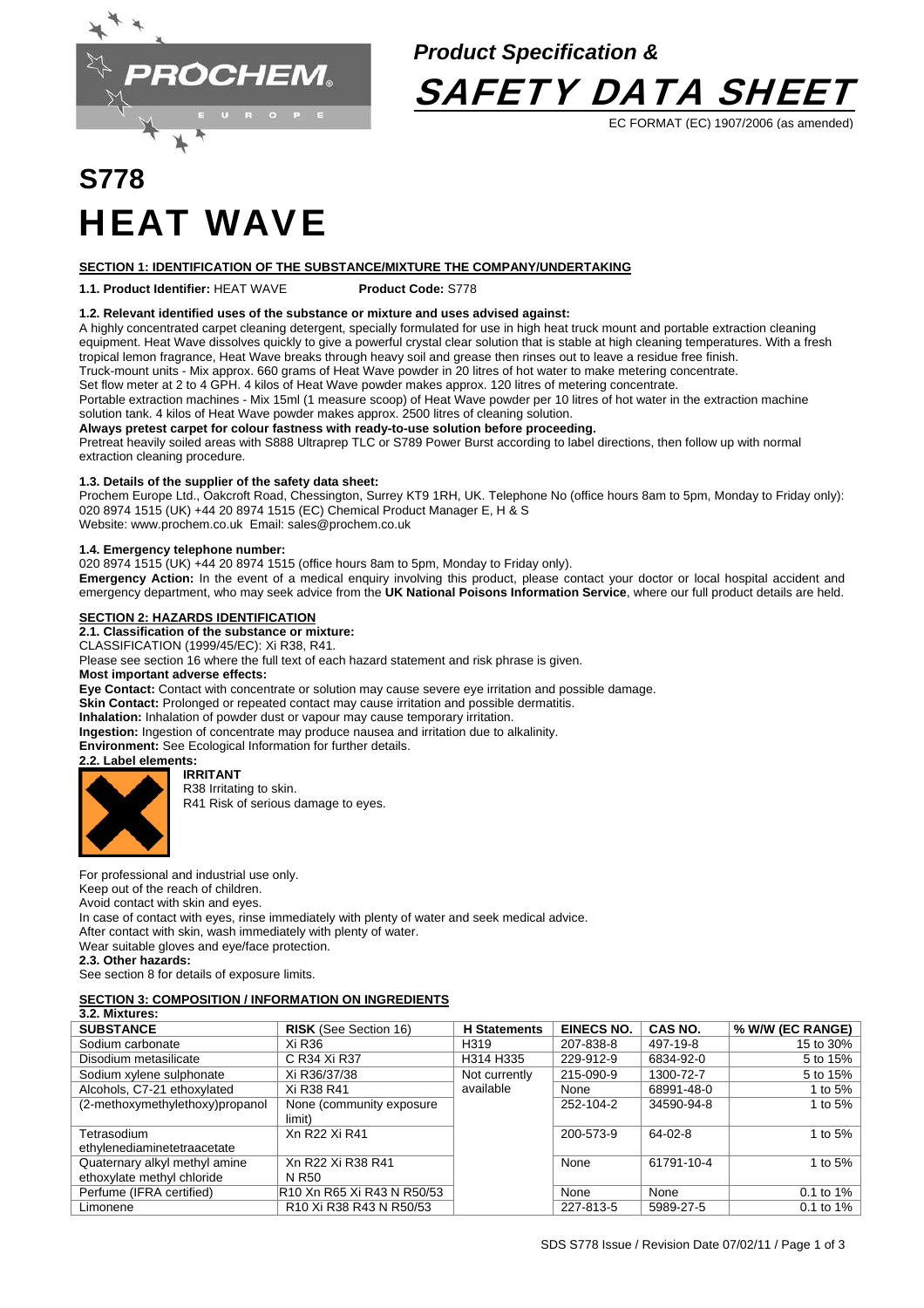# **SECTION 4: FIRST AID MEASURES**

**4.1. Description of first aid measures:** 

**Eye Contact:** Flush immediately with water for 15 minutes, then seek medical attention.

**Skin Contact:** Wash with soap and water. Seek medical attention if any skin irritation persists.

**Inhalation:** Get fresh air and seek medical attention if breathing irritation persists. If powder is accidentally inhaled then treat as ingestion and rinse nasal passages.

**Ingestion:** If swallowed, DO NOT induce vomiting unless directed to do so by medical personnel. If injured party is conscious, give two glasses of water. Seek medical attention. **4.2. Most important symptoms and effects, both acute and delayed:**

Contact with concentrate or solution may produce severe eye irritation. Risk of tissue damage if not properly rinsed.

**4.3. Indication of any immediate medical attention and special treatment needed:** 

Seek immediate medical attention if swallowed or in the event of eye contact.

# **SECTION 5: FIRE FIGHTING MEASURES**

# **5.1. Extinguishing Media:**

Product is not flammable. Use water, carbon dioxide, dry powder extinguisher, or other media appropriate for materials actually involved in fire.

# **5.2. Special hazards arising from the substance or mixture:**

No explosion hazard. During a fire, smoke may contain the original material in addition to toxic and/or irritating compounds. Exposure to fire may liberate carbon dioxide, carbon monoxide, organic acids, water and other unidentified thermal decomposition products from this product or its packaging.

**5.3. Advice for firefighters:** 

Self contained breathing apparatus and full protective clothing if large amounts involved in fire.

### **SECTION 6: ACCIDENTAL RELEASE MEASURES**

### **6.1. Personal precautions, protective equipment and emergency procedures:**

Wear protective clothing as described in section 8 of this sds. **6.2. Environmental precautions:** 

Do not wash into drains.

**6.3. Methods and material for containment and cleaning up:** All spills should be treated with dry absorbent and disposed of at

a legal waste disposal site.

**6.4. Reference to other sections:** 

See sections 8 and 13 for further information.

# **SECTION 7: HANDLING AND STORAGE**

**7.1. Precautions for safe handling:** 

Wear nitrile rubber gloves and safety glasses when handling concentrate. Wash hands and clothing after use or spill. Do not eat or drink when handling chemicals.

#### **7.2. Conditions for safe storage, including any incompatibilities:**

Avoid extremes of temperature. Keep out of the reach of children. Keep in original container.

### **7.3. Specific end use(s):**

A highly concentrated carpet cleaning detergent, specially formulated for use in high heat truck mount and portable extraction cleaning equipment.

# **SECTION 8: EXPOSURE CONTROLS / PERSONAL PROTECTION**

### **8.1. Control parameters:**

10mg/m<sup>3</sup> inhalable 4mg/m<sup>3</sup> respirable dust EH40. Disodium metasilicate recommended WEL-STEL 2mg/m³ (2-methoxymethylethoxy)propanol (IOELV) WEL-LTEL 50ppm (308mg/m<sup>3</sup>) (Sk).

### **8.2. Exposure controls:**

**Eye/Face Protection:** Side shield safety glasses. **Skin Protection:** Overalls and nitrile rubber gloves. Protective gloves should be inspected for wear before use and replaced regularly in accordance with the manufacturers specifications. **Respiratory Protection:** Not normally required. **Ventilation:** Normal air circulation.

**SECTION 9: PHYSICAL AND CHEMICAL PROPERTIES 9.1. Information on basic physical and chemical properties: Appearance:** Red powder **Odour:** Tropical Lemon **Odour Threshold:** Not determined **pH Concentrate:** Not applicable **pH Diluted:** 9.5 **Melting point/freezing point °C:** Not determined. **Initial boiling point and boiling range °C:** Not determined.<br>**Flash Point °C:** None **Method:** Not applicable **Method:** Not applicable **Evaporation Rate:** Not determined. **Flammability (solid, gas):** Not flammable. **Upper/lower flammability or explosive limits:** Not determined. **Vapour Pressure:** Not determined. **Vapour Density:** Not determined. **Relative Density (Water = 1):** 1.0 **Solubility(ies):** Soluble **Partition Coefficient (N-octanol / Water):** Not determined **Auto-ignition temperature:** Not determined **Decomposition temperature:** Not determined **Viscosity:** Not applicable **Explosive Properties:** Not applicable **Oxidising Properties:** Not applicable **% Active:** 100 **% Solids:** Not applicable **9.2. Other Information:**  None.

### **SECTION 10: STABILITY AND REACTIVITY**

**10.1. Reactivity:**  Stable under normal conditions. **10.2. Chemical stability:**  Stable **10.3. Possibility of hazardous reactions:**  Not determined. **10.4. Conditions to Avoid:** Extremes of temperature. **10.5. Incompatible materials:**  Strong oxidising or alkaline agents. **10.6. Hazardous Decomposition Products:** Exposure to fire

may liberate carbon dioxide, carbon monoxide, organic acids and other unidentified thermal decomposition products from this product or its packaging.

# **SECTION 11: TOXICOLOGICAL INFORMATION**

**11.1. Information on toxicological effects:**  LD50 4090mg/kg (oral-rat) (sodium carbonate) LD50 600-1350mg/kg (oral-rat) (disodium metasilicate) LD50 >2000mg/kg (oral-rat) (sodium xylene sulphonate) LD50 >3500mg/kg (oral-rat) [(2-methoxymethylethoxy)propanol] LD50 20ml/kg (dermal-rabbit) [(2-methoxymethylethoxy)propanol] LD50 7h >550ppm (inhalation-rat) [(2-methoxymethylethoxy)propanol] LD50 >1740mg/kg (oral-rat) (tetrasodium ethylenediaminetetraacetate). Excessive inhalation of powder dust or solution vapours may cause CNS effects including dizziness, fatigue, nausea and headache. Ingestion may cause temporary gastrointestinal irritation, nausea, vomiting and diarrhoea. Aspiration into lungs may cause chemical pneumonitis. **Irritation:**  Inhalation of powder dust or solution vapour may cause temporary respiratory irritation. Contact with concentrate or solution may produce severe eye irritation. Risk of tissue damage if not properly rinsed. Prolonged or repeated skin contact may cause irritation and possible dermatitis. **Corrosivity:** Not corrosive. **Sensitisation:** This product contains limonene, hexyl cinnamal, linalool and geraniol. **Repeated Dose Toxicity:** Not established **Carcinogenicity:** No effects expected based upon current data. **Mutagenicity:** No effects expected based upon current data. **Toxicity for reproduction:** No effects expected based upon

current data.